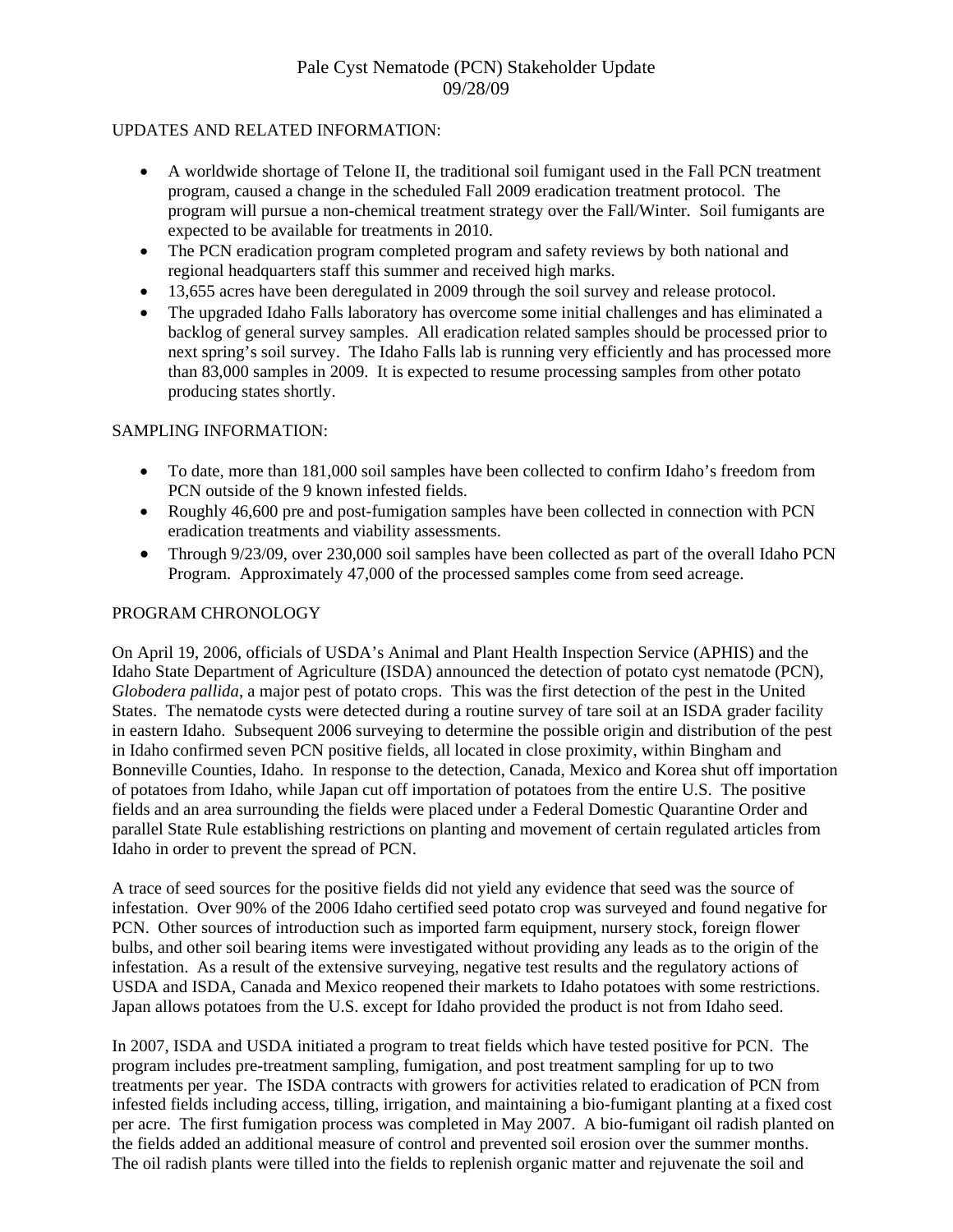## Pale Cyst Nematode (PCN) Stakeholder Update 09/28/09

release a compound which is toxic to the nematodes. No crops were grown for harvest in the infested fields in 2007. The second fumigation treatment was completed in August 2007. Infested fields were also fumigated in 2008. Each year, the spring fumigant used was methyl bromide and the fall fumigant used was Telone II.

On November 1, 2007 a Federal Interim Rule and Idaho State Rule went into effect, providing the framework for continued protection of Idaho and U.S. potato interests. Successful survey, regulatory, and eradication activities since the initial detection in 2006 have facilitated some regulatory relief in Idaho while forwarding the program objectives of: preventing the spread of PCN, delimiting the current infestation of PCN, eradicating PCN, restoring lost potato markets, and maintaining existing potato markets.

Regulated articles require either a limited permit or a certificate to move from the regulated areas. Equipment moving from regulated areas may be required to be cleaned. Cleaning can be done by USDA or by private parties, but USDA or ISDA must certify the cleaning. Based on a sequence of surveys, areas can be released from regulation. For low risk fields, one single survey with negative results can qualify equipment to move from the surveyed field without cleaning. Complete deregulation of fields requires at least two negative surveys taken by USDA or ISDA with at least a ten month interval between surveys.

On November 28, 2007, APHIS confirmed PCN in an additional field in Bingham County, Idaho as a result of continued intensive sampling. This find represents the eighth field infested with PCN in the regulated area in Idaho. The field has been regulated since August 28, 2006 under the Federal Order, Interim Rule, and Idaho State Rules covering PCN in Idaho. The field is adjacent to two of the other infested fields.

In 2007, approximately 5,000 acres regulated by the Federal Order in August of 2006 were released from regulated status. Additionally, corn and small grain were removed from the list of regulated articles. Peas and beans were added to the list of regulated articles.

In an effort to provide the best protection possible to the potato production and marketing system, approximately 125 fields were added to the regulated area in parts of Bingham, Bonneville, and Jefferson Counties in response to the publication of the Interim Rule for PCN. These fields are known to have been farmed by an operator the same year as he farmed one of the infested fields during the past 10 years and had at least one crop of potatoes during the past ten years.

In March 2008, more than 1,400 acres of farmland in Bingham and Bonneville Counties successfully completed a soil survey protocol, resulting in their release from Federal Regulation. In June and July 2008, the PCN Program deregulated over 580 acres of farmland subjected to intense survey and found free of PCN.

On December 9, 2008, approximately 1,200 acres of farmland in Bingham and Bonneville Counties successfully completed a soil survey protocol resulting in their release from federal regulation for PCN. The December release represents the third release in 2008 of fields that successfully completed the survey-release protocol. In total, more than 3,100 acres were released in 2008 after completing the intensive survey protocol without PCN detection.

On December 11, 2008, APHIS confirmed PCN in another field located in Bingham County, Idaho as a result of continued intensive sampling. This find represents the 9th field infested with PCN in the regulated area in Idaho and is in close proximity to the other infested fields. The field has been regulated since August 28, 2006 under the Federal Order, Interim Rule, and Idaho State Rules covering PCN in Idaho. The field is located directly across a road from another PCN infested field, and was closely associated with two other infested fields over the past decade. In response to discovering the 9<sup>th</sup> infested